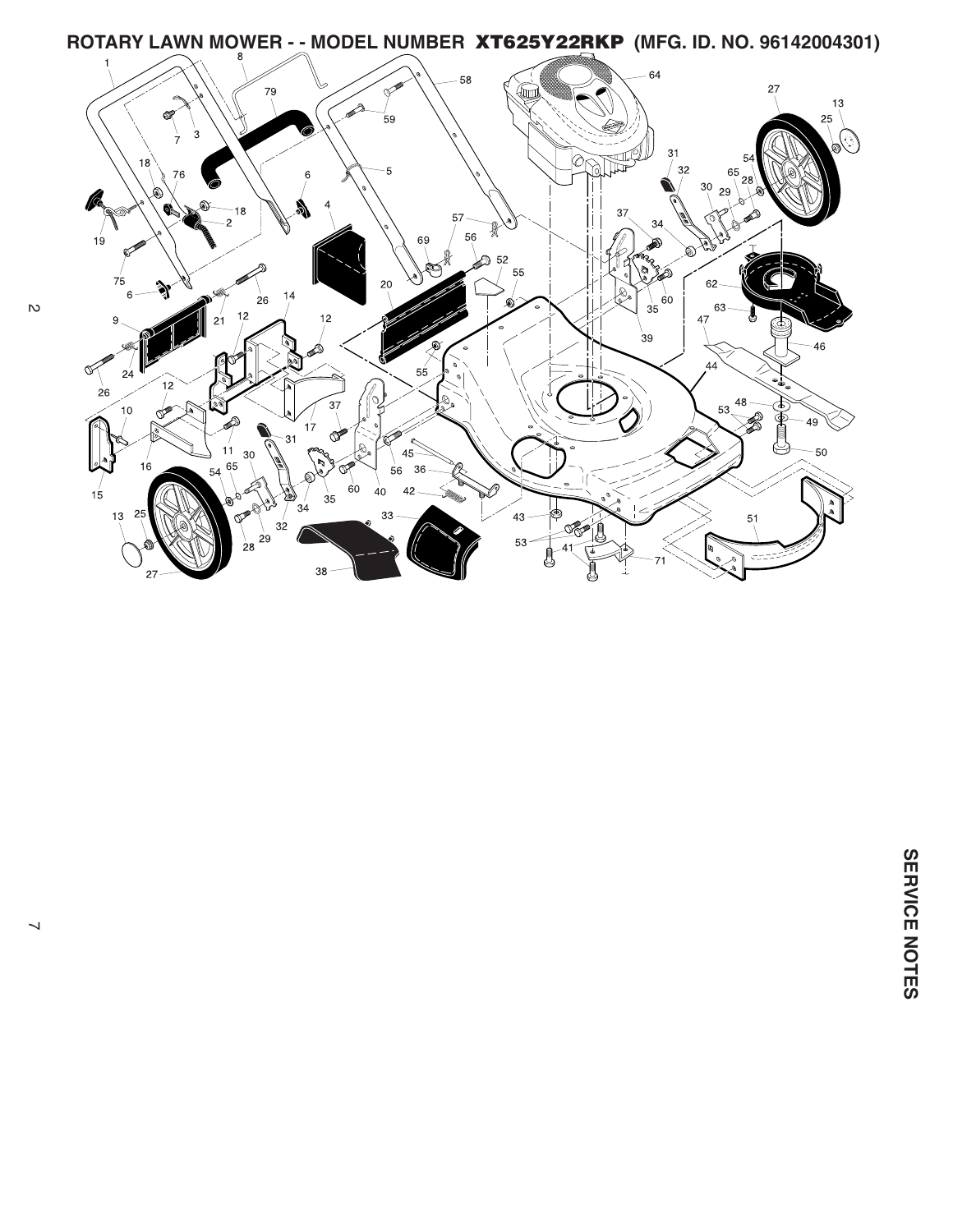## **ROTARY LAWN MOWER - - MODEL NUMBER XT625Y22RKP (MFG. ID. NO. 96142004301)**

| <b>KEY</b><br>NO. | <b>PART</b><br>NO. | <b>DESCRIPTION</b>           | <b>KEY</b><br>NO. | <b>PART</b><br>NO.      | <b>DESCRIPTION</b>             | <b>KEY</b><br>NO. | <b>PART</b><br>NO. | <b>DESCRIPTION</b>          |  |
|-------------------|--------------------|------------------------------|-------------------|-------------------------|--------------------------------|-------------------|--------------------|-----------------------------|--|
| 1                 | 402419             | <b>Upper Handle Assembly</b> | 27                | 408852X427              | Wheel & Tire Assembly, Rear    | 51                | 170031             | Kit, Front Baffle           |  |
|                   |                    | (Includes Foam Grip)         | 28                | 142748                  | Bolt, Shoulder 3/8-16 x 1      |                   |                    | (Includes Key Number 53)    |  |
| 2                 | 189686             | <b>Key Start Switch</b>      | 29                | 401630                  | Washer, Curved, Cylindrical    | 52                | 404763             | Danger Decal                |  |
|                   |                    | (Includes Key)               | 30                | 401180X004              | Axle Arm Assembly              | 53                | 17600406           | Screw, Serrated, TT 1/4-20  |  |
| 3                 | 850733X004         | Bracket, Upstop              | 31                | 701037<br>Selector Knob |                                | 54                | 88348              | Washer, Flat                |  |
| 4                 | 166649             | <b>Mulcher Plug</b>          | 32                | 401626X004              | Selector Spring                | 55                | 751592             | Nut, Hex 3/8-16             |  |
| 5                 | 66426              | Wire Tie                     | 33                | 189917X428              | <b>Mulcher Door</b>            | 56                | 88652              | Hinge Screw 1/4-20 x 1-1/4  |  |
| 6                 | 189713X428         | Handle Knob                  | 34                | 401629                  | Spacer                         | 57                | 51793              | Hairpin Cotter              |  |
| 7                 | 750634             | Screw                        | 35                | 700325X005              | <b>Wheel Adjusting Bracket</b> | 58                | 400512X479         | Lower Handle                |  |
| 8                 | 194199X428         | <b>Control Bar</b>           | 36                | 175735                  | Hinge Bracket Assembly         | 59                | 191574             | <b>Handle Bolt</b>          |  |
| 9                 | 401813X428         | <b>Rear Door Assembly</b>    | 37                | 150078                  | Screw, Sems, Thread Cutting    | 60                | 74760612           | Bolt, Hex Head 3/8-16 x 3/4 |  |
| 10                | 128415             | Pop Rivet                    |                   |                         | $5/16 - 18 \times 3/4$         | 62                | 405843             | Debris Shield               |  |
| 11                | 150050             | Screw, Self-Tapping          | 38                | 402574X428              | Discharge Deflector            | 63                | 192325             | Screw, Debris Shield        |  |
| ω                 |                    | #10-24 x 5/8                 | 39                | 195915X479              | Handle Bracket Assembly, LH    | 64                | $ -$               | Engine, Briggs & Stratton,  |  |
| 12                | 54583              | Screw, Hex Hex Head,         | 40                | 195914X479              | Handle Bracket Assembly, RH    |                   |                    | Model Number 122T05         |  |
|                   |                    | Sems 1/4-20 x 1/2            | 41                | 150406                  | Screw, Hex Head, Threaded,     |                   |                    |                             |  |
| 13                | 407794X427         | Hubcap                       |                   |                         | Rolled 3/8-16 x 1-1/8          |                   |                    |                             |  |
| 14                | 195622X479         | <b>Back Plate</b>            | 42                | 193000                  | Spring, Torsion                |                   |                    |                             |  |
| 15                | 410545X479         | Side Baffle                  | 43                | 73800400                | Nut, Hex, Nylock               | 65                | 197480             | O-Ring                      |  |
| 16                | 176655X479         | Discharge Baffle             | 44                | 412350                  | Kit, Mower Housing (Includes   | 69                | 197991             | Clip, Cable                 |  |
| 17                | 140661X479         | <b>Rear Baffle</b>           |                   |                         | Key Numbers 14, 15 and 51)     | 71                | 188839X004         | Mounting Bracket,           |  |
| 18                | 132004             | Keps Locknut 1/4-20          | 45                | 175650                  | Rod, Hinge                     |                   |                    | Debris Shield               |  |
| 19                | 194788             | Rope Guide                   | 46                | 189179                  | <b>Blade Adapter / Pulley</b>  | 75                | 186159             | Screw                       |  |
| 20                | 189008             | <b>Rear Skirt</b>            | 47                | 406713                  | Blade, 22"                     | 76                | 180331             | Key                         |  |
| 21                | 405421             | Spring, Rear Door, LH        | 48                | 851074                  | Washer, Hardened               | 79                | 186362             | Grip, Foam                  |  |
| 24                | 405423             | Spring, Rear Door, RH        | 49                | 850263                  | Washer, Helical                | $ -$              | 404764             | Warning Decal (not shown)   |  |
| 25                | 409149             | Nut, Hex, Flanged            | 50                | 851084                  | Screw, Machine, Hex Head       | $\sim$ $\sim$     | 193733             | Operator's Manual, English  |  |
| 26                | 184193             | Bolt, Rear Door              |                   |                         | 3/8-24 x 1-3/8 Grade 8         | $ -$              | 193736             | Operator's Manual, French   |  |
|                   |                    |                              |                   |                         |                                | $ -$              | 413742             | <b>Repair Parts Manual</b>  |  |

**NOTE:** All component dimensions given in U.S. inches. 1 inch = 25.4 mm.

**IMPORTANT:** Use only Original Equipment Manufacturer (O.E.M.) replacement parts. Failure to do so could be hazardous, damage your lawn mower and void your warranty.